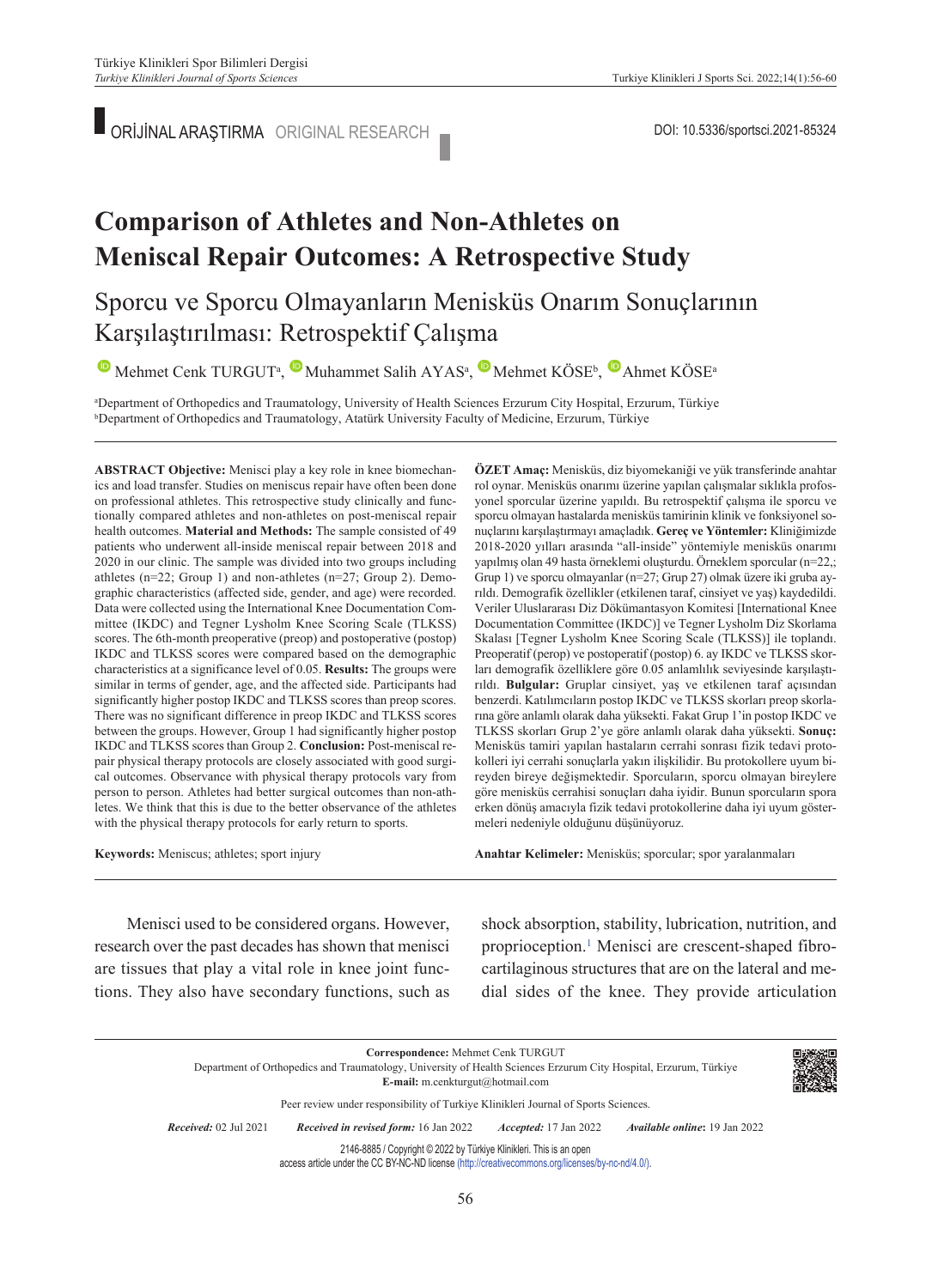between the concave femoral articular and tibial plateau surfaces and reduce the stress on the articular cartilage by increasing tibiofemoral joint congruency.<sup>2</sup>

Menisci play a key role in knee biomechanics and load transfer. Biomechanical research in recent years has shown that it is of paramount importance to maintain meniscal health. More and more people are interested in sports as they appreciate the health benefits of physical activities. However, this leads to an increase in the incidence of meniscal injuries. Healthcare professionals should properly treat meniscal lesions and monitor the recovery process to keep tabs on the degenerative changes of the knee, prevent osteoarthritis, and make sure that patients return to sports as early as possible.<sup>3,4</sup>

The symptoms of meniscal injuries are pain, swelling, and a locked knee. Unstable tears are displaced between the joints and cause mechanical symptoms, such as locking. Tenderness and pain are present at the medial and lateral joint line during an examination. There are specific tests (e.g., McMurray and Apley) used to diagnose meniscal tears. Direct graph (X-ray) is the first imaging technique to use to rule out a fracture. Magnetic resonance imaging (MRI) is the gold standard method because it is highly sensitive and original. However, incidental meniscal tears are observed in the MRI of 2 out of 10 people with no knee complaints.<sup>5</sup>

Physicians sometimes turn to conservative treatment for meniscal tears. It involves activity restriction, physical therapy, and nonsteroidal antiinflammatory drugs (NSAIDs). Cellular treatment methods, such as platelet-rich plasma, have also become popular in recent years. The primary goal of conservative treatment is to reduce pain and improve functionality, but most importantly, prevent possible osteoarthritis. A physician should consider the location, stability, and type of a meniscal tear, as well as the presence of mechanical symptoms, before deciding on surgical intervention.<sup>6</sup>

In recent years, there has been a considerable increase in sports injuries, including meniscal tears. With advances in arthroscopic methods, physicians prescribe surgery to treat meniscal tears more and

more often.<sup>4</sup> Studies have shown that patients can return to their normal lives in about 3 months after surgery. Returning to active sports takes about 5-6 months.<sup>7,8</sup>

Some studies focus on meniscal repair outcomes in athletes, but there is no published research comparing athletes and non-athletes on surgical outcomes. Therefore, this paper clinically and functionally compared athletes and non-athletes on preoperative (preop) and postoperative (postop) surgical outcomes.

### **MATERIAL AND METHODS**

The sample consisted of 49 patients who underwent isolated meniscal repair between 2018 and 2020 in our clinic. Data were derived retrospectively from the hospital registry system. This study was approved by the Local Ethics Committee of Erzurum Regional Training and Research Hospital (date: June 21, 2021; number: 2021/12-203), and the study was conducted according to the Declaration of Helsinki principles 1975.

The sample was divided into 2: athletes (n=22; Group 1) and non-athletes (n=27; Group 2) [\(Table 1\)](#page-1-0). All participants were patients with mechanical symptoms who did not respond to conservative treatment. The diagnosis was confirmed by clinical examination and MRI. The exclusion criteria were 1) additional injury (chondropathy≥Grade 3, ligament injury, and fracture), 2) being operated on by a different surgical team, 3) having undergone surgery before, 4) older than 40, 5) younger than 16, 6) tobacco use, and 7) limb deformity.

<span id="page-1-0"></span>

| <b>TABLE 1:</b> Distribution of occupational groups of patients. |                   |  |  |  |
|------------------------------------------------------------------|-------------------|--|--|--|
| <b>Athletes</b>                                                  | Patients, f (%)   |  |  |  |
| Soccer                                                           | 9(40.9)           |  |  |  |
| Skier                                                            | 7(31.8)           |  |  |  |
| Wrestler                                                         | 5(22.7)           |  |  |  |
| Ice hockey                                                       | 1(4.5)            |  |  |  |
| Non-athletes                                                     | Patients, no. (%) |  |  |  |
| Worker                                                           | 12 (44.4)         |  |  |  |
| Officer                                                          | 7(25.9)           |  |  |  |
| Amateur athelete                                                 | 5(18.5)           |  |  |  |
| Other                                                            | 3(11.1)           |  |  |  |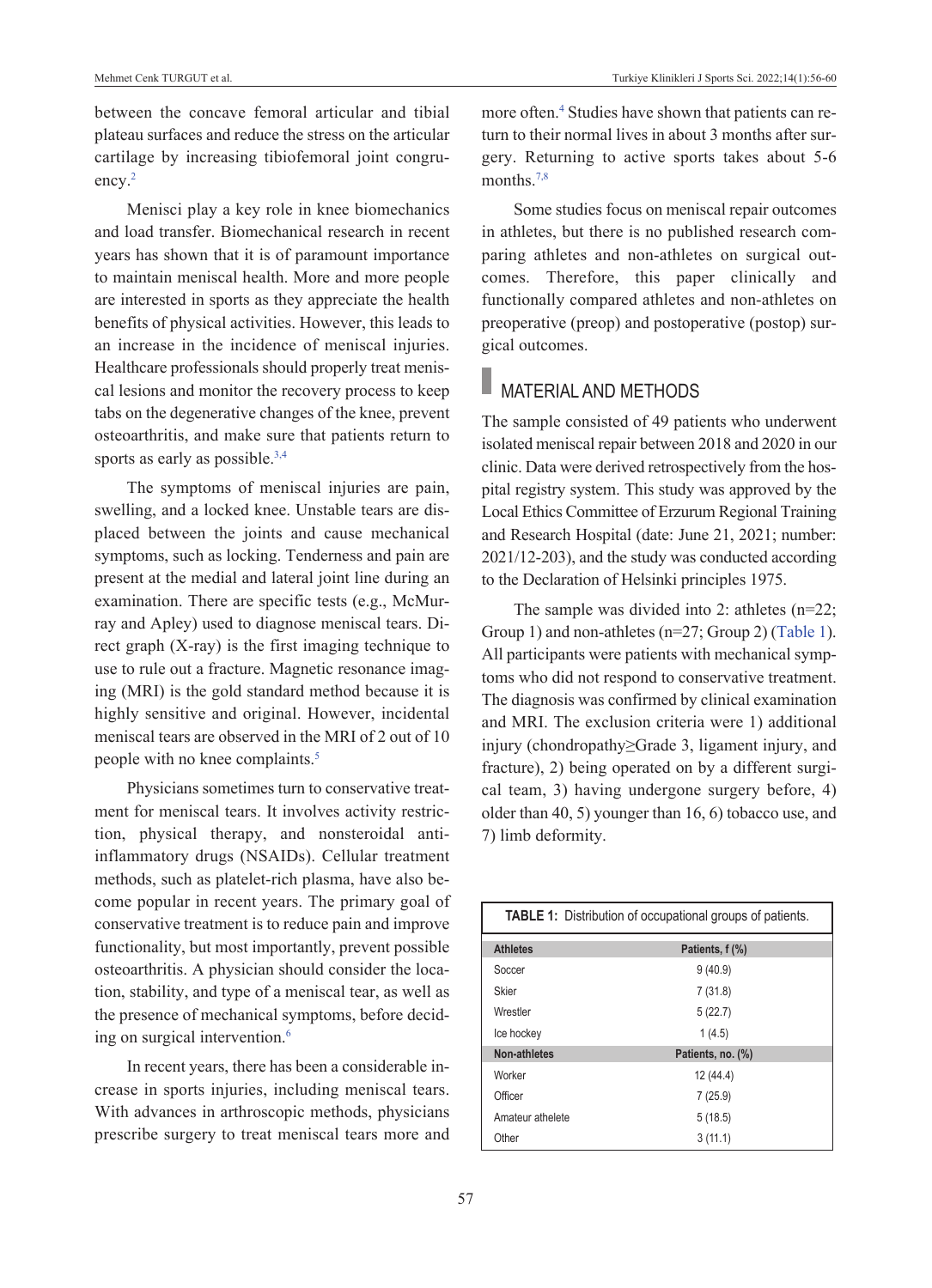Demographic data and 6<sup>th</sup>-month preop and postop International Knee Documentation Committee (IKDC) and Tegner Lysholm Knee Scoring Scale (TLKSS) scores were recorded.

All patients underwent surgery under spinal anesthesia. All operations were performed by the same surgical team. Surgery was arthroscopically performed using standard portals. The all-inside method was used to repair the isolated meniscal tear (excluding combined meniscus injuries). They were repaired with 1-3 stitches. The pathological plicae were excised. The microfracture method was used to treat the patients with chondropathy≥Grade 3. Those patients were excluded from the study. All patients underwent meniscal repair. None of the patients underwent partial meniscectomy, and none developed postop complications.

All patients were mobilized the day after surgery and discharged 2 days after surgery with no braces. No analgesia protocol other than cold compress and NSAIDs was used after surgery. Patients received antibiotic therapy before and after surgery. Knee flexion strain and full weight-bearing were restricted for 3 weeks after surgery. Physical therapy and rehabilitation were implemented in the same center according to a standard protocol. In the early post-operative period (first 5 days), cold pack for 30 minutes and Transcutaneous Electrical Nerve Stimulation for 30 minutes per day were applied to all patients. All patients used an exercise bike with low resistance for range of motion between the  $2<sup>nd</sup>$  and  $4<sup>th</sup>$  weeks. Isometric exercises were started at the 6<sup>th</sup> week. After the  $8<sup>th</sup>$  week, the running were started. If the quadriceps strength was good, dag walking was started after the 12<sup>th</sup> week.

The TLKSS consists of eight subscales: limp, the need for support, locking, instability, pain, swelling, stair climbing, and squatting. Each subscale is scored on a scale of 0 to 100  $(55=poor, 65-$ 83=fair, 84-90=good, and >90 excellent).<sup>9</sup>

The IKDC questionnaire is a clinical-functional scoring system on a scale of 0 to 87 under 10 headings for 3 categories: symptoms, sports activity, and knee function (before-after).<sup>10</sup>

#### STATISTICAL ANALYSIS

The data were analyzed using the Statistical Package for the Social Sciences (SPSS) (IBM Corp.,Version 23.0. NY) at a significance level of 0.05. Mean and standard deviation were used for continuous variables. Number and percentage were used for categorical variables. Histograms were used for normality testing. Repeated numerical data were analyzed using the Wilcoxon test. The Mann-Whitney U test was used for inter-group comparison.

# RESULTS

The sample (12 women and 37 men) consisted of 22 athletes and 27 non-athletes. Participants had a mean age of 24.94±4.34 years. The groups consisted of a similar number of male and female participants  $(p=0.282)$ . Thirty-three participants had a meniscal tear on the right side (67.3%). The groups were similar in terms of the side of the meniscal tears (p=0.910). [Table 2](#page-2-0) shows the participants' descriptive characteristics.

<span id="page-2-0"></span>Preop and postop IKDC and TLKSS scores were compared. Postop scores were higher than preop scores on all parameters [\(Table 3\)](#page-3-0).

| <b>TABLE 2:</b> Descriptive characteristics of the participants. |               |                  |      |                |      |         |
|------------------------------------------------------------------|---------------|------------------|------|----------------|------|---------|
|                                                                  |               | Athlete          |      | Non-athlete    |      |         |
|                                                                  |               | n                | $\%$ | n              | $\%$ | p value |
| Gender                                                           | Man           | 15               | 68.2 | 22             | 81.5 | 0.282   |
|                                                                  | Woman         |                  | 31.8 | 5              | 18.5 |         |
| Side                                                             | Right         | 15               | 68.2 | 18             | 66.7 | 0.910   |
|                                                                  | Left          |                  | 31.8 | 9              | 33.3 |         |
| Age                                                              | $Mean \pm SD$ | $22.18 \pm 2.80$ |      | $27.19 + 4.10$ |      | < 0.001 |

SD: Standard deviation.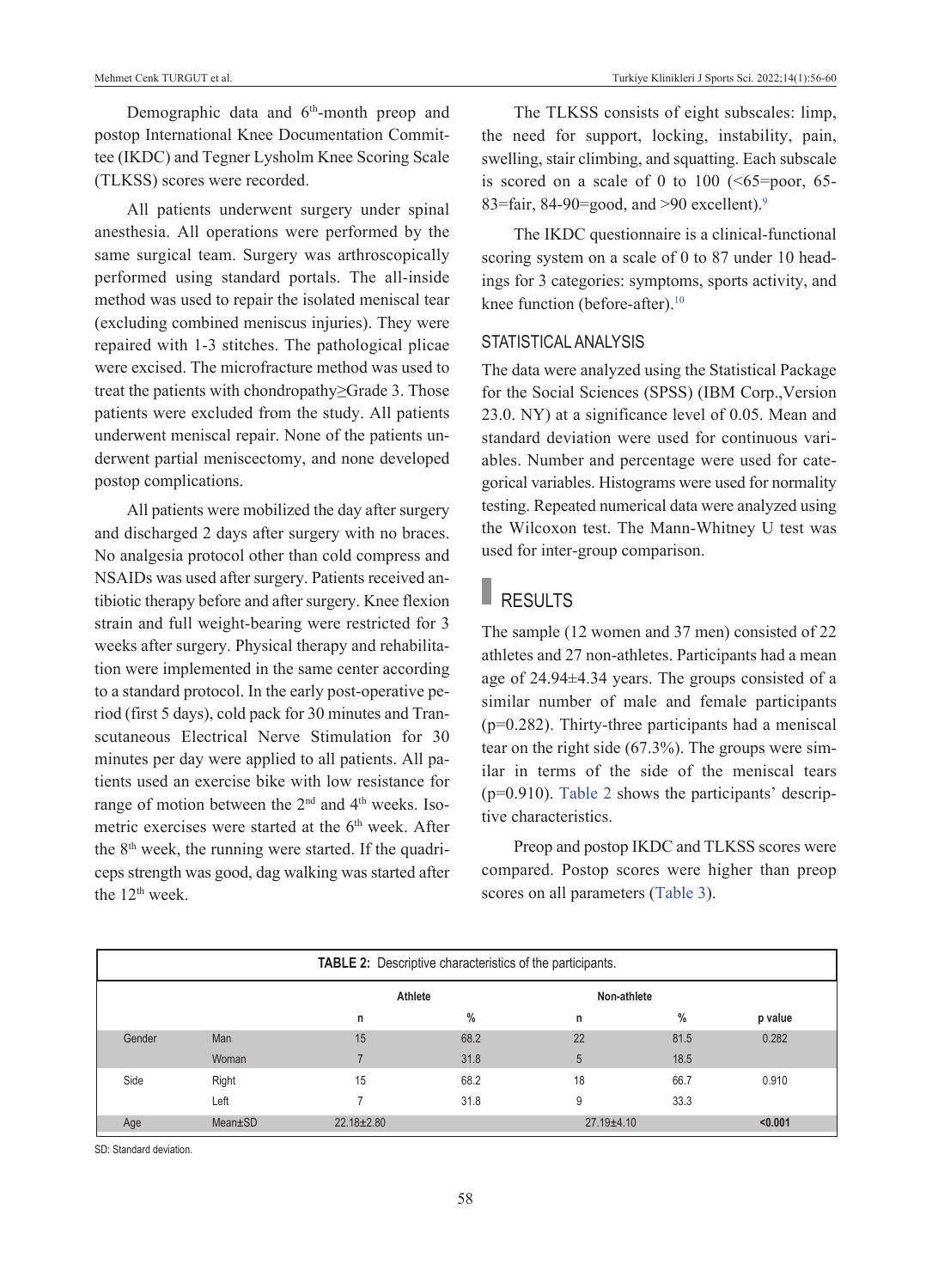| <b>TABLE 3:</b> Preop and postop scale scores. |       |    |       |         |
|------------------------------------------------|-------|----|-------|---------|
|                                                | Mean  | n  | SD    | p value |
| Preop IKDC                                     | 29.51 | 49 | 7.246 | < 0.001 |
| Postop IKDC                                    | 82.59 | 49 | 3.360 |         |
| <b>Preop TLKSS</b>                             | 37.71 | 49 | 9.452 | < 0.001 |
| Postop TLKSS                                   | 85.45 | 49 | 9.023 |         |

SD: Standard deviation; IKDC: International Knee Documentation Committee; TLKSS: Tegner Lysholm Knee Scoring Scale.

| <b>TABLE 4:</b> Gender independent preop and postop scale<br>scores of the groups. |                |       |             |       |         |
|------------------------------------------------------------------------------------|----------------|-------|-------------|-------|---------|
|                                                                                    | <b>Athlete</b> |       | Non-athlete |       |         |
|                                                                                    | Mean           | SD    | Mean        | SD    | p value |
| Preop IKDC                                                                         | 31.27          | 8.44  | 28.07       | 5.87  | 0.208   |
| Postop IKDC                                                                        | 84.82          | 1.89  | 80.78       | 3 2 1 | < 0.001 |
| <b>Preop TLKSS</b>                                                                 | 39.77          | 10.87 | 36.04       | 7 93  | 0.142   |
| Postop TLKSS                                                                       | 90.64          | 5.72  | 81 22       | 9.08  | < 0.001 |

SD: Standard deviation; IKDC: International Knee Documentation Committee; TLKSS: Tegner Lysholm Knee Scoring Scale.

There was no significant difference in preop IKDC and TLKSS between the groups. However, Group 1 (athletes) had significantly higher postop IKDC and TLKSS scores than Group 2 (non-athletes) [\(Table 4\)](#page-3-1).

### **DISCUSSION**

Our results showed that athletes had better postop clinical and functional outcomes than non-athletes. This is probably due to 2 reasons. First, athletes stick to physical therapy programs more than non-athletes and perform exercise better than them. Second, athletes have better muscle strength than non-athletes.<sup>8</sup>

Menisci are important structures that should be preserved. They are responsible for joint loading, stability, proprioception, and lubrication.<sup>3</sup> Articular cartilage loss after surgery (e.g., meniscectomy) is a phenomenon recognized by physicians[.11-14](#page-4-0) All our participants underwent meniscal repair surgery. Meniscectomy and meniscal repair are 2 surgical options used to treat meniscal injuries[.15](#page-4-0) In recent years, there has been an increase in the demand for meniscal repair surgery, especially on the part of athletes.

<span id="page-3-0"></span>There is a large body of research investigating the effect of various factors on meniscal repair outcomes. For example, Rothermel et al., conducted a systematic review and concluded that age did not affect meniscal repair surgical outcomes[.16](#page-4-0) We also did not detect a relationship between age and clinical and functional outcomes. Group 1 had 7 female patients who underwent meniscal repair surgery (31.8%), while Group 2 had 5 (18.5%) female patients who underwent meniscal repair surgery. However, this is probably because meniscal tears are common sportsrelated injuries, and women participate in sports less than men in general.

<span id="page-3-1"></span>We performed meniscal repair on all our patients. It is particularly important to preserve the meniscus in athletes[.17](#page-4-0) Svantesson et al. reported that patients who underwent meniscectomy had better clinical and functional outcomes in the early period than those who underwent meniscal repair.<sup>18</sup> Knee joint injury is more common in athletes.<sup>4</sup> Given the key role of the menisci in knee stability, we can state that athletes who undergo meniscal resection are more likely to experience joint injury and osteoarthritis in the early period[.14,19](#page-4-0) We would also like to emphasize the fact that patients have a valid ground for demanding that their menisci be preserved.

Almost all studies have reported good to excellent health outcomes after meniscal repair surgery[.8,20,21](#page-4-0) We also found that athletes had good postop clinical and functional outcomes. However, few studies have compared athletes and non-athletes on meniscus repair surgical outcomes. Vanderhave et al., investigated IKDC and tegner scores after meniscus repair only in young athletes and found the results good-excellent.<sup>22</sup> There was no significant difference in preop IKDC and TLKSS scores between athletes and non-athletes. However, athletes had significantly higher IKDC and TLKSS scores than non-athletes 6 months after surgery.

This study had 4 limitations. First, this was a retrospective study. Second, the sample was small. Third, all patients went through the same physical therapy protocol after surgery, but we did not take "protocol adherence" as a variable. Fourth, we did